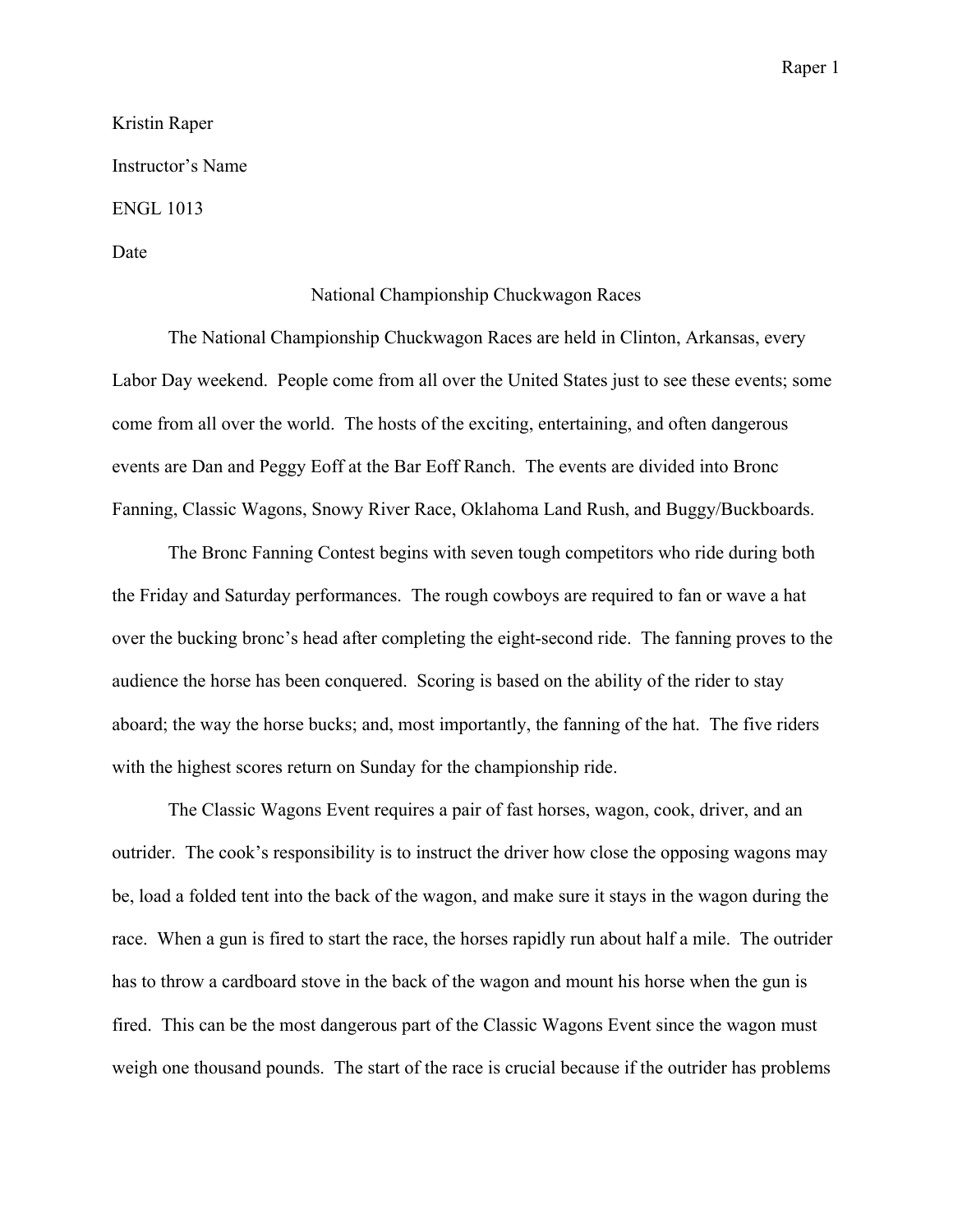mounting his horse, he could get in the way of the wagons. The outrider and the wagon must both cross the finish line, but the outrider has to finish in front of the wagon. If the wagon finishes with the fastest time but does not have an outrider, the wagon does not qualify. The team with the outrider and the fastest time wins.

The Snowy River Race requires a tough rider in good physical condition and a horse that has endurance and speed. In the first step to winning this race, the rider must descend from a steep hill without his horse stumbling or falling at the sound of the gun being fired. A good start to the race is one of the keys to being in the lead. Next, the riders race across an open field; then they enter the river and swim a short distance across the Little South Fork River. At this point, the horses are tired and wet, and their endurance is tested. Trying to reach the finish line, the riders whip and ride their horses. The rider with the fastest time wins. This event is different because there can be a different winner each day, but with the other events, the winner is the one with the overall best score after three days of competition.

The rules and regulations of the Oklahoma Land Rush state that the wagon must weigh at least three hundred pounds without the driver, the ponies and mules must be no taller than ninety-two inches total, the wagons must resemble miniature Classic wagons, and the twentyfour inch wheels must be iron or wood. The team runs about five hundred yards, and the procedure of the race is basically the same as the Classic Wagons Event. The only difference is that the Oklahoma Land Rush is a shorter distance, and wagon drivers do not have to proceed around a barrel; they just run straight ahead to the finish line.

The Buggy/Buckboard Race is one of the events that illustrate most clearly how the wagon looked back in the western frontier. In this event there are no tarps allowed, the ponies are to be no taller than 104 inches, and the name of the team must be attached to the side of the